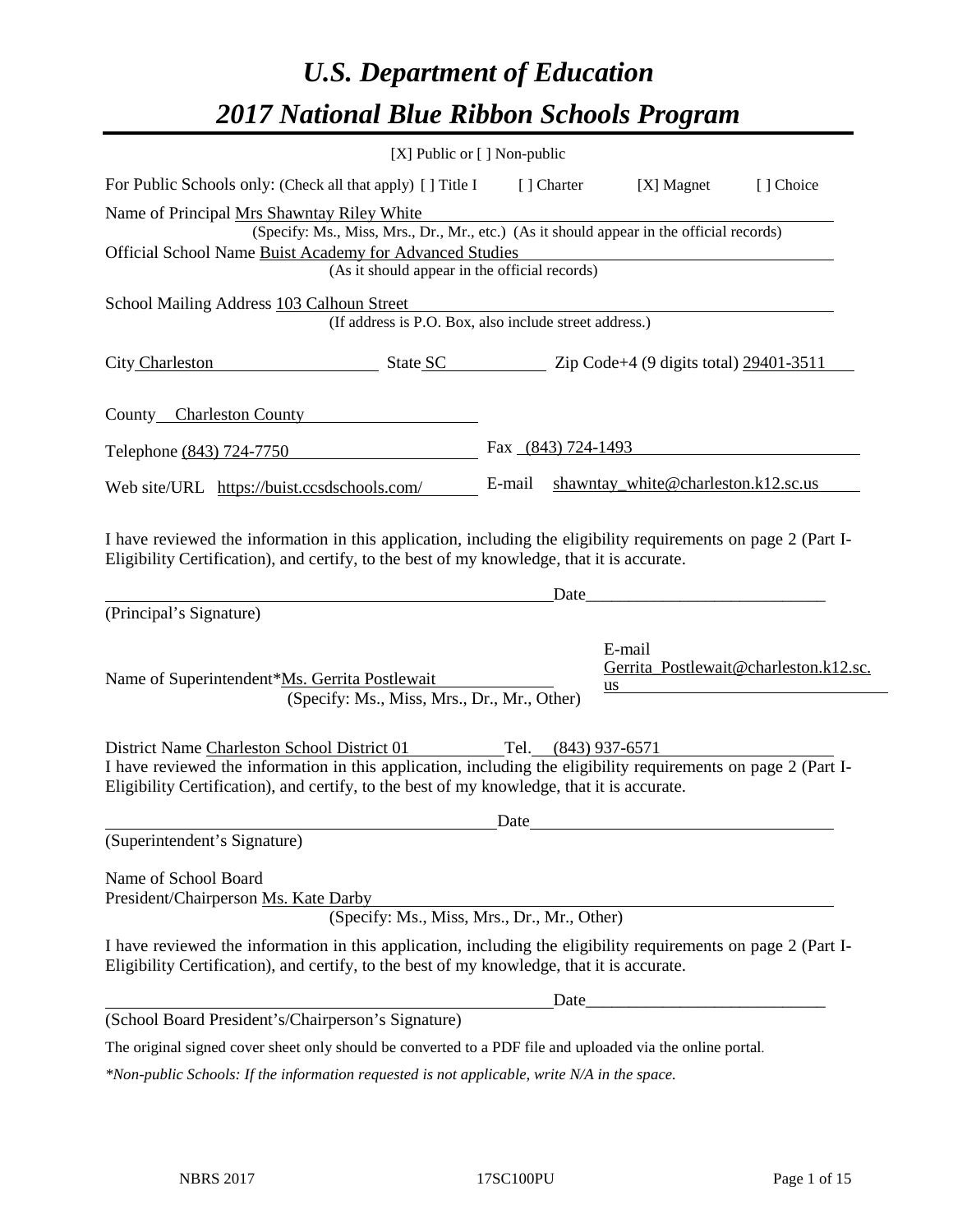The signatures on the first page of this application (cover page) certify that each of the statements below, concerning the school's eligibility and compliance with U.S. Department of Education and National Blue Ribbon Schools requirements, are true and correct.

- 1. The school configuration includes one or more of grades K-12. (Schools on the same campus with one principal, even a K-12 school, must apply as an entire school.)
- 2. All nominated public schools must meet the state's performance targets in reading (or English language arts) and mathematics and other academic indicators (i.e., attendance rate and graduation rate), for the all students group and all subgroups, including having participation rates of at least 95 percent using the most recent accountability results available for nomination.
- 3. To meet final eligibility, all nominated public schools must be certified by states prior to September 2017 in order to meet all eligibility requirements. Any status appeals must be resolved at least two weeks before the awards ceremony for the school to receive the award.
- 4. If the school includes grades 7 or higher, the school must have foreign language as a part of its curriculum.
- 5. The school has been in existence for five full years, that is, from at least September 2011 and each tested grade must have been part of the school for the past three years.
- 6. The nominated school has not received the National Blue Ribbon Schools award in the past five years: 2012, 2013, 2014, 2015, or 2016.
- 7. The nominated school has no history of testing irregularities, nor have charges of irregularities been brought against the school at the time of nomination. The U.S. Department of Education reserves the right to disqualify a school's application and/or rescind a school's award if irregularities are later discovered and proven by the state.
- 8. The nominated school has not been identified by the state as "persistently dangerous" within the last two years.
- 9. The nominated school or district is not refusing Office of Civil Rights (OCR) access to information necessary to investigate a civil rights complaint or to conduct a district-wide compliance review.
- 10. The OCR has not issued a violation letter of findings to the school district concluding that the nominated school or the district as a whole has violated one or more of the civil rights statutes. A violation letter of findings will not be considered outstanding if OCR has accepted a corrective action plan from the district to remedy the violation.
- 11. The U.S. Department of Justice does not have a pending suit alleging that the nominated school or the school district as a whole has violated one or more of the civil rights statutes or the Constitution's equal protection clause.
- 12. There are no findings of violations of the Individuals with Disabilities Education Act in a U.S. Department of Education monitoring report that apply to the school or school district in question; or if there are such findings, the state or district has corrected, or agreed to correct, the findings.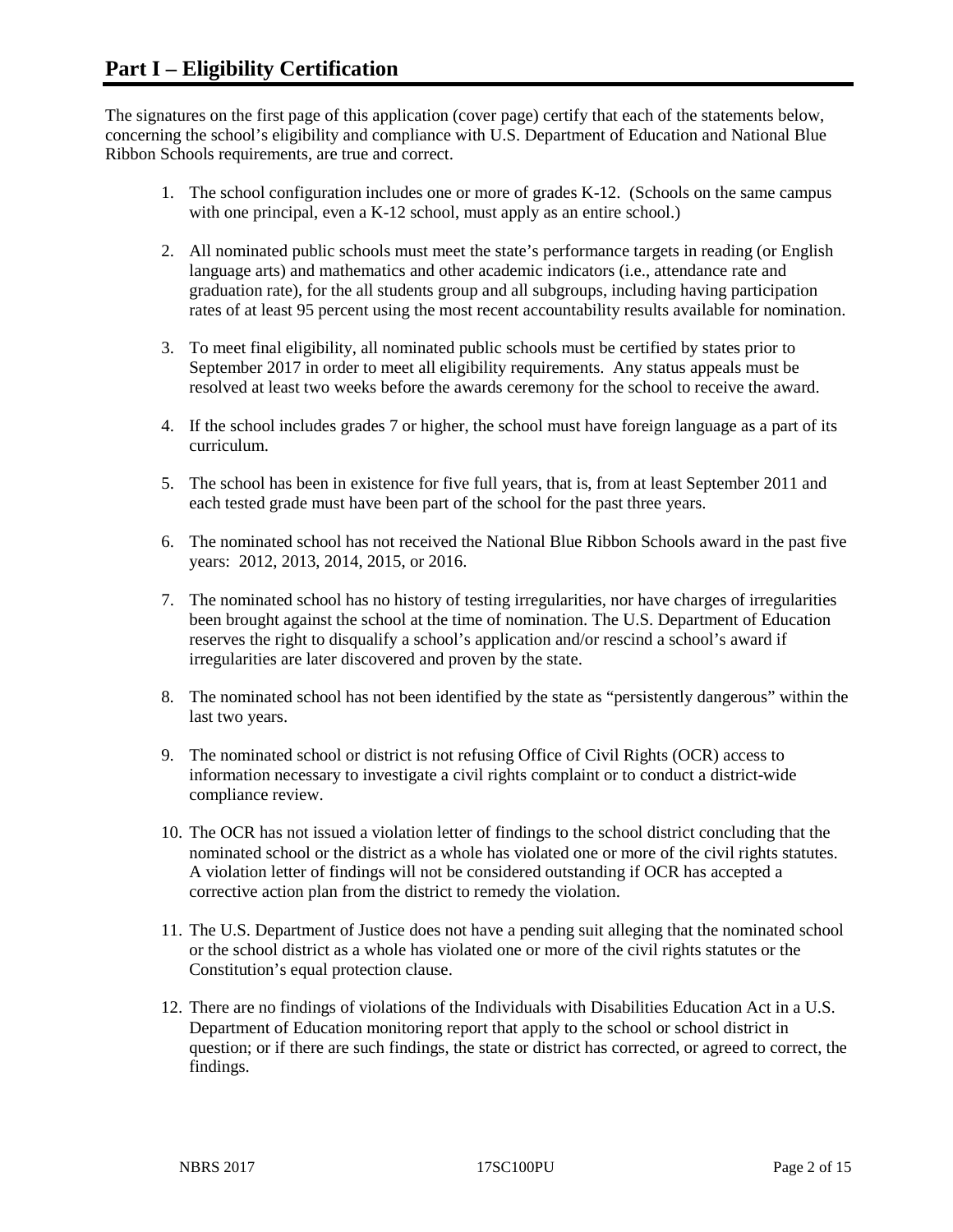# **PART II - DEMOGRAPHIC DATA**

#### **Data should be provided for the most recent school year (2016-2017) unless otherwise stated.**

#### **DISTRICT**

1. Number of schools in the district  $111$  Elementary schools (includes K-8) (per district designation): 13 Middle/Junior high schools 15 High schools 1 K-12 schools

140 TOTAL

**SCHOOL** (To be completed by all schools)

2. Category that best describes the area where the school is located:

[X] Urban or large central city [ ] Suburban with characteristics typical of an urban area

[ ] Suburban

- [ ] Small city or town in a rural area
- [ ] Rural
- 3. Number of students as of October 1, 2016 enrolled at each grade level or its equivalent in applying school:

| Grade                           | # of         | # of Females | <b>Grade Total</b> |
|---------------------------------|--------------|--------------|--------------------|
|                                 | <b>Males</b> |              |                    |
| <b>PreK</b>                     | 0            | 0            | 0                  |
| K                               | 28           | 27           | 55                 |
| $\mathbf{1}$                    | 27           | 26           | 53                 |
| $\overline{2}$                  | 26           | 25           | 51                 |
| 3                               | 26           | 26           | 52                 |
| 4                               | 28           | 28           | 56                 |
| 5                               | 27           | 29           | 56                 |
| 6                               | 28           | 27           | 55                 |
| 7                               | 27           | 25           | 52                 |
| 8                               | 31           | 21           | 52                 |
| 9                               | 0            | $\theta$     | $\Omega$           |
| 10                              | $\theta$     | 0            | 0                  |
| 11                              | 0            | 0            | $\Omega$           |
| 12 or higher                    | 0            | 0            | $\theta$           |
| <b>Total</b><br><b>Students</b> | 248          | 234          | 482                |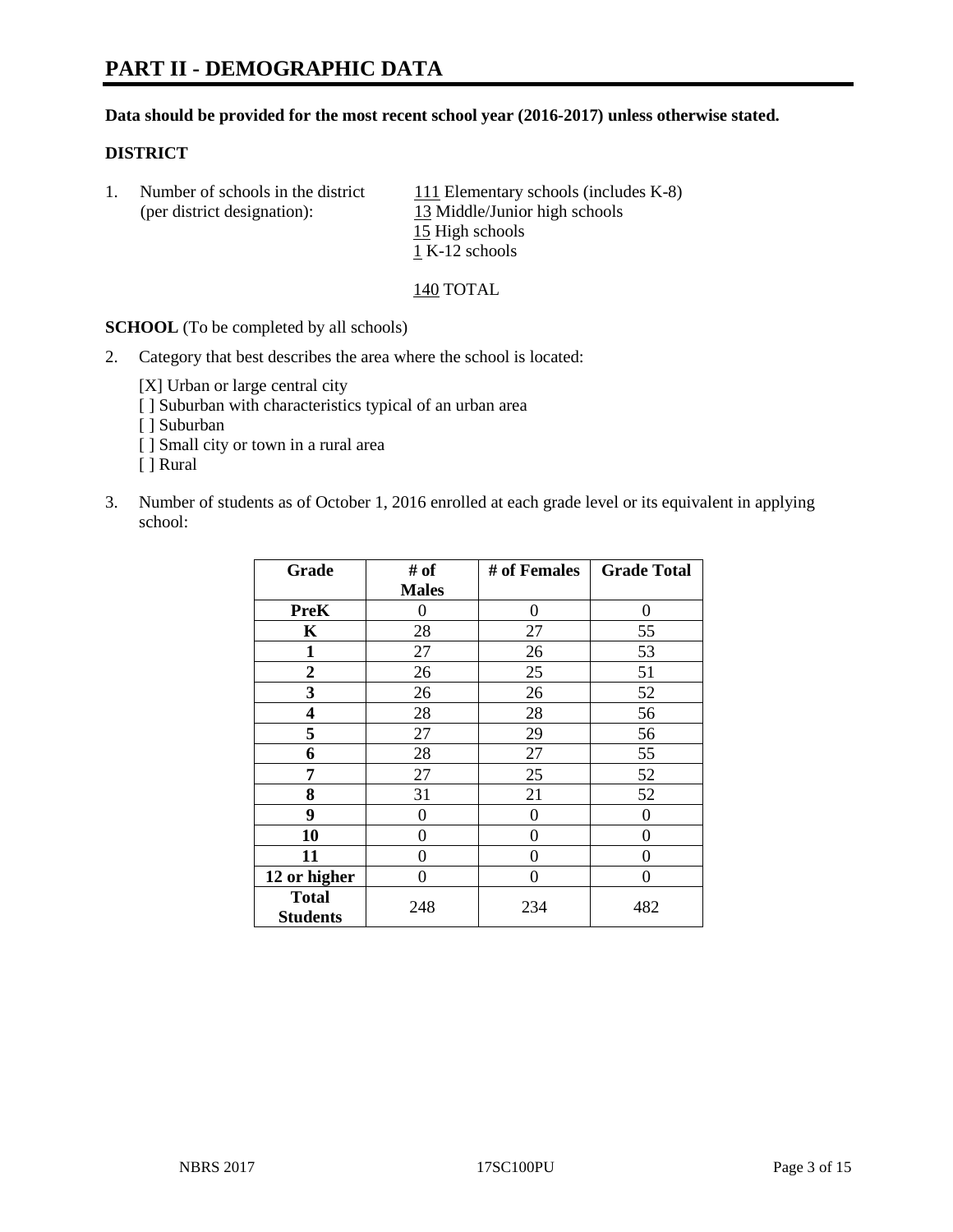the school: 5 % Asian

4. Racial/ethnic composition of  $\qquad \qquad \underline{0}$  % American Indian or Alaska Native 10 % Black or African American 1 % Hispanic or Latino 1 % Native Hawaiian or Other Pacific Islander 80 % White 3 % Two or more races **100 % Total**

(Only these seven standard categories should be used to report the racial/ethnic composition of your school. The Final Guidance on Maintaining, Collecting, and Reporting Racial and Ethnic Data to the U.S. Department of Education published in the October 19, 2007 *Federal Register* provides definitions for each of the seven categories.)

5. Student turnover, or mobility rate, during the 2015 – 2016 school year: 1%

This rate should be calculated using the grid below. The answer to (6) is the mobility rate.

| <b>Steps For Determining Mobility Rate</b>    | Answer |  |
|-----------------------------------------------|--------|--|
| (1) Number of students who transferred to     |        |  |
| the school after October 1, 2015 until the    |        |  |
| end of the 2015-2016 school year              |        |  |
| (2) Number of students who transferred        |        |  |
| from the school after October 1, 2015 until   | 5      |  |
| the end of the 2015-2016 school year          |        |  |
| (3) Total of all transferred students [sum of | 6      |  |
| rows $(1)$ and $(2)$ ]                        |        |  |
| (4) Total number of students in the school as | 473    |  |
| of October 1, 2015                            |        |  |
| $(5)$ Total transferred students in row $(3)$ | 0.013  |  |
| divided by total students in row (4)          |        |  |
| $(6)$ Amount in row $(5)$ multiplied by 100   |        |  |

6. English Language Learners (ELL) in the school:  $3\%$ 

14 Total number ELL

Specify each non-English language represented in the school (separate languages by commas): Spanish, Mandarin, Korean, Tagalog, Russian, Arabic

- 7. Students eligible for free/reduced-priced meals: 8 % Total number students who qualify: 39
- 8. Students receiving special education services: 1 %

6 Total number of students served

Indicate below the number of students with disabilities according to conditions designated in the Individuals with Disabilities Education Act. Do not add additional conditions. It is possible that students may be classified in more than one condition.

| 0 Autism                              | 0 Orthopedic Impairment                 |
|---------------------------------------|-----------------------------------------|
| 0 Deafness                            | 0 Other Health Impaired                 |
| 0 Deaf-Blindness                      | 0 Specific Learning Disability          |
| 0 Emotional Disturbance               | 6 Speech or Language Impairment         |
| 0 Hearing Impairment                  | 0 Traumatic Brain Injury                |
| 0 Mental Retardation                  | 0 Visual Impairment Including Blindness |
| $\underline{0}$ Multiple Disabilities | <b>0</b> Developmentally Delayed        |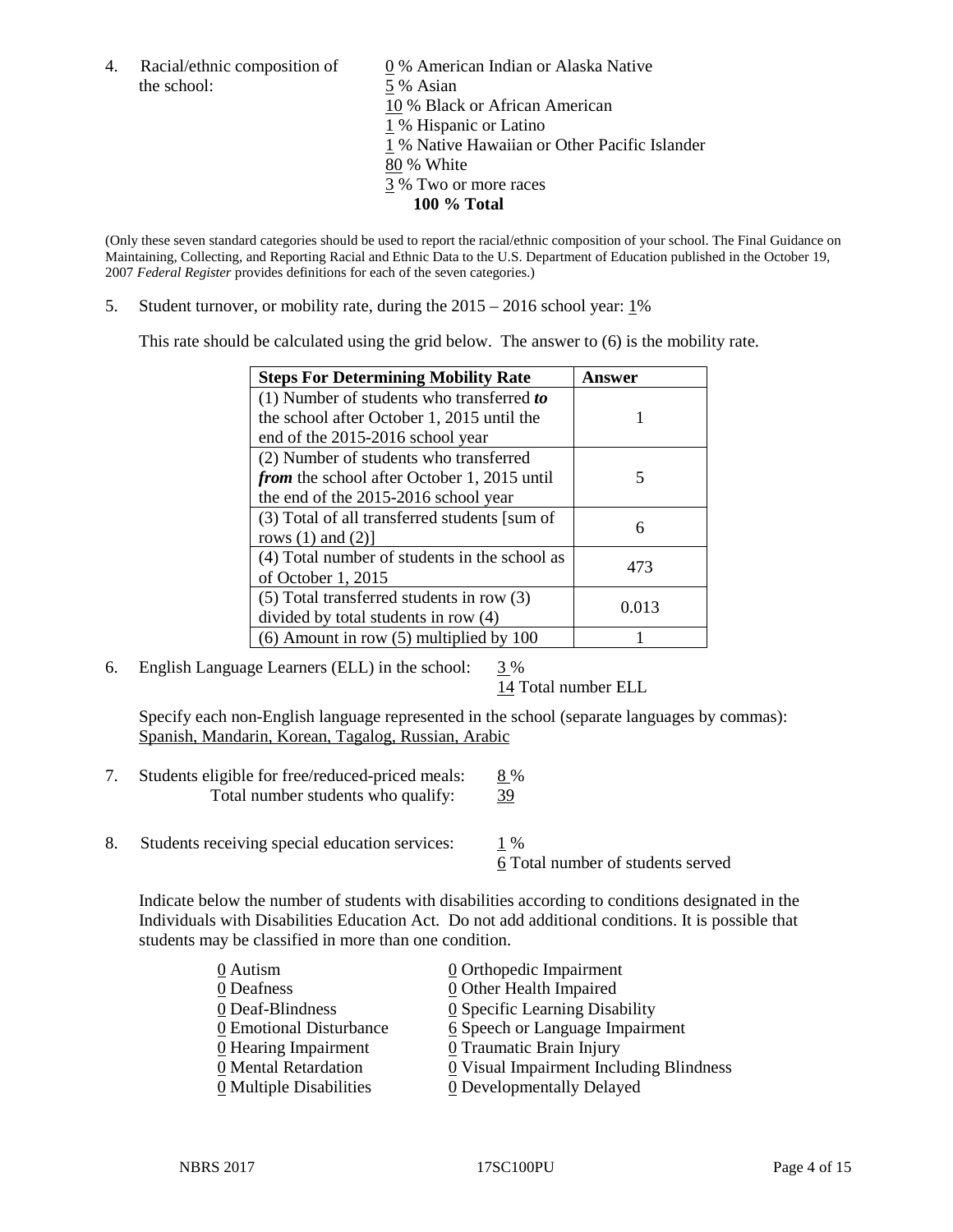- 9. Number of years the principal has been in her/his position at this school: 5
- 10. Use Full-Time Equivalents (FTEs), rounded to nearest whole numeral, to indicate the number of school staff in each of the categories below:

|                                        | <b>Number of Staff</b>      |  |  |
|----------------------------------------|-----------------------------|--|--|
| Administrators                         |                             |  |  |
| Classroom teachers including those     |                             |  |  |
| teaching high school specialty         | 22                          |  |  |
| subjects                               |                             |  |  |
| Resource teachers/specialists/coaches  |                             |  |  |
| e.g., reading, math, science, special  | 8                           |  |  |
| education, enrichment, technology,     |                             |  |  |
| art, music, physical education, etc.   |                             |  |  |
| Paraprofessionals under the            |                             |  |  |
| supervision of a licensed professional | $\mathcal{D}_{\mathcal{L}}$ |  |  |
| supporting single, group, or classroom |                             |  |  |
| students.                              |                             |  |  |
| Student support personnel              |                             |  |  |
| e.g., guidance counselors, behavior    |                             |  |  |
| interventionists, mental/physical      |                             |  |  |
| health service providers,              | $\mathfrak{D}$              |  |  |
| psychologists, family engagement       |                             |  |  |
| liaisons, career/college attainment    |                             |  |  |
| coaches, etc.                          |                             |  |  |

- 11. Average student-classroom teacher ratio, that is, the number of students in the school divided by the FTE of classroom teachers, e.g.,  $22:1$  16:1
- 12. Show daily student attendance rates. Only high schools need to supply yearly graduation rates.

| <b>Required Information</b> | 2015-2016 | 2014-2015 | 2013-2014 | 2012-2013 |     |
|-----------------------------|-----------|-----------|-----------|-----------|-----|
| Daily student attendance    | า7%       | 97%       | 98%       | ว7%       | 97% |
| High school graduation rate | 0%        | 0%        | 0%        | 9%        | 0%  |

## 13. **For high schools only, that is, schools ending in grade 12 or higher.**

Show percentages to indicate the post-secondary status of students who graduated in Spring 2016.

| <b>Post-Secondary Status</b>                  |    |
|-----------------------------------------------|----|
| Graduating class size                         |    |
| Enrolled in a 4-year college or university    | 0% |
| Enrolled in a community college               | 0% |
| Enrolled in career/technical training program | 0% |
| Found employment                              | 0% |
| Joined the military or other public service   | 0% |
| )ther                                         |    |

14. Indicate whether your school has previously received a National Blue Ribbon Schools award. Yes No X

If yes, select the year in which your school received the award.

15. In a couple of sentences, provide the school's mission or vision statement.

Buist Academy for Advanced Studies aims to challenge students in a rigorous environment which emphasizes achievement, encourages academic excellence, and promotes respect for individual differences.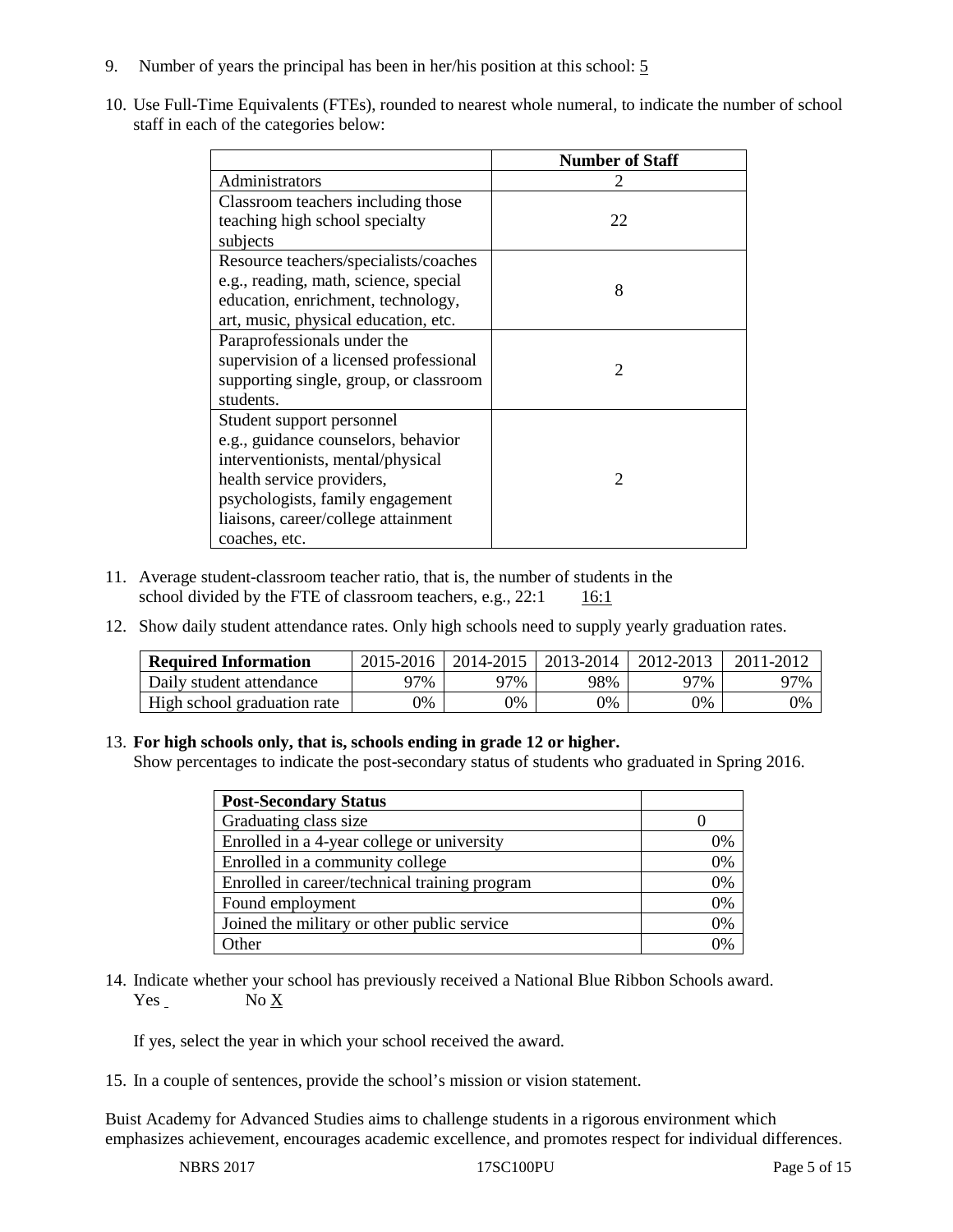16. **For public schools only**, if the school is a magnet, charter, or choice school, explain how students are chosen to attend.

Buist Academy for Advanced Studies is a countywide magnet school. Interested families are required to submit an application for attendance. These applications are received electronically by our school district office and entered into a database that contains fields for student name, address, telephone number, and list indicator. List indicators include sibling (for students who have a sibling attending our school), constituent districts (each area of the county is represented by a smaller entity referred to as a constituent), other designated schools (students whose home school has been designated as under achieving), and general applicant. Kindergarten applicants are assigned a number, and then numbers are selected via a lottery-type process to determine a list of students who will be tested for admission. The first thirteen students from each list receiving a score of at least 75th percentile or above on the assessment will be accepted for admission. Applications received each year for grades one through eight are assigned a number via the lottery. Students who meet the criteria are invited to attend our school based on seat availability. The amount of seats open for grades K-8 is predetermined by the school district. Students who qualify but do not attend due to unavailable seats are put on a waiting list. To honor The Interstate Compact on Education Opportunity for Military Children, this process is waived for military families whose children meet the eligibility criteria.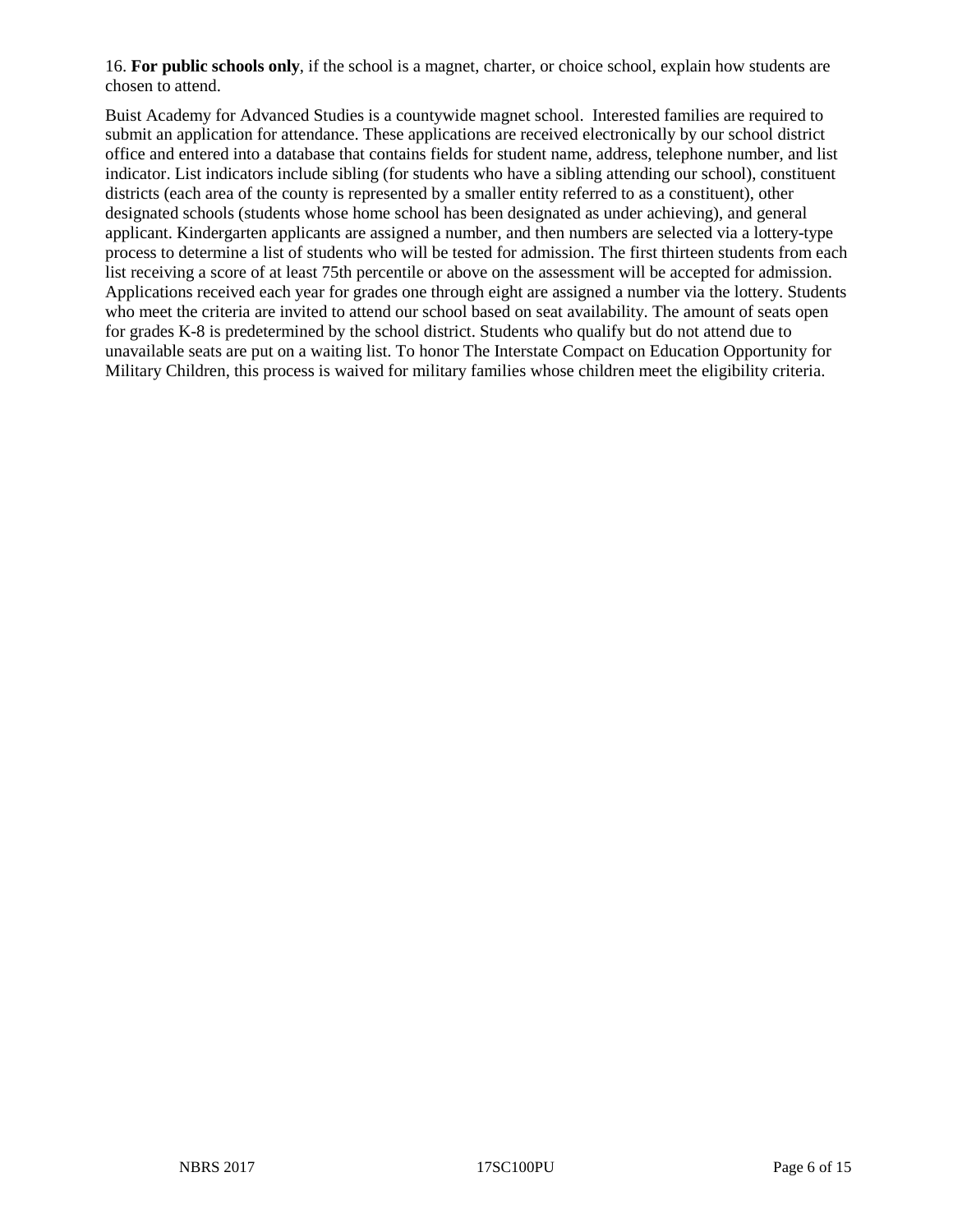# **PART III – SUMMARY**

International Baccalaureate, countywide magnet, academic excellence and rigor: these are just a few descriptors used to distinguish Buist Academy for Advanced Studies from any other. Located in Charleston, South Carolina, we have been proudly serving families for 96 years. Though we are now an academic magnet, our beginnings were that of a neighborhood school. Buist Academy opened in 1920 with an enrollment of 700 African American students in grades 1-7. Over the years, the community went through many changes that led to an increase in student population and facility renovation. In 1985, in an effort to diversify our district, Buist became a countywide academic magnet serving students in K - 8th grade. No longer zoned for a particular attendance area, we are proud to serve families representing a blend of urban, suburban, and rural areas that span 1,000 square miles of coastal lands. Some of our students live within walking distance, while others travel 20 to 30 minutes one way as our county is one of the largest in the state.

Due to our expanding needs, a massive renovation and addition was made to our location beginning in 2010. Buist Academy is a now a state-of-the-art, award-winning facility with modern classrooms; a gymnasium located on the second floor above the library with a soundproof, floating floor; and a performance stage with a high-tech sound system. The library and all classrooms have large windows that allow for natural lighting and views of the historic city. The building was designed with the needs of its student population in mind. Students have access to classrooms with the latest technology, a computer lab on every floor, large fine arts rooms, and hallways that are conducive to group work and cooperative learning. Students attend foreign language class each day and have multiple opportunities to participate in sports, clubs, and school-wide initiatives that highlight our global mission.

Buist is located in the heart of downtown Charleston, voted as a top travel destination, within walking distance of our state's finest museums, performance halls, historical landmarks, and aquarium. The largest employers in the county are Boeing, a joint United States Air Force and Naval base, and our state's teaching hospital. Buist parents are employed throughout the county as doctors, lawyers, educators, manufacturing employees, entrepreneurs, non-profit employees, hospital staff/administration, chefs, musicians, real estate agents, and college professors. Our families come from varied socio-economic circumstances with one common goal: they want their children to have access to the best education in the state. Parents send their children to our school for a stellar foundation that will prepare them for higher-level learning at the secondary and post-secondary level.

As an academic magnet, our school is designed for students who learn at a different pace while requiring non-traditional methods of instruction. Students are required to score in the 75th percentile or above on a standardized assessment to be considered for admission. Once admitted, students in grades two through eight must maintain an average of 85 or higher. Buist Academy provides many opportunities that enhance educational experiences and support our students.

MTSS (Multi-Tiered System of Support) is an academic and behavioral support system for students. Teachers and/or parents can refer a student about whom there is concern. The MTSS team, led by the school counseling department, reviews each referral by gathering information through conferences, student data, and student academic history. This information is used to provide additional resources and support. School counselors also work with students to develop study skills, test preparation strategies, and conflict resolution development and to resolve other problems that may contribute to lack of academic progress. Teachers in third through eighth grade offer office hours weekly for students. Students can attend to receive additional instruction or skill practice provided in a small group or individual setting. Study hall is available for middle school students during common break times.

Students participate in academic and artistic competitions throughout the year. Participation in these competitions is encouraged through the sponsorship of faculty, staff, and parent volunteers. Students are offered opportunities to participate in Mock Trial, National History Day, You Be the Chemist, SeaPerch, Quiz Bowl, TTC Quest academic competition, and the JI Greeting Card Competition. We believe offering and encouraging these experiences contributes to the growth of our students as lifelong learners.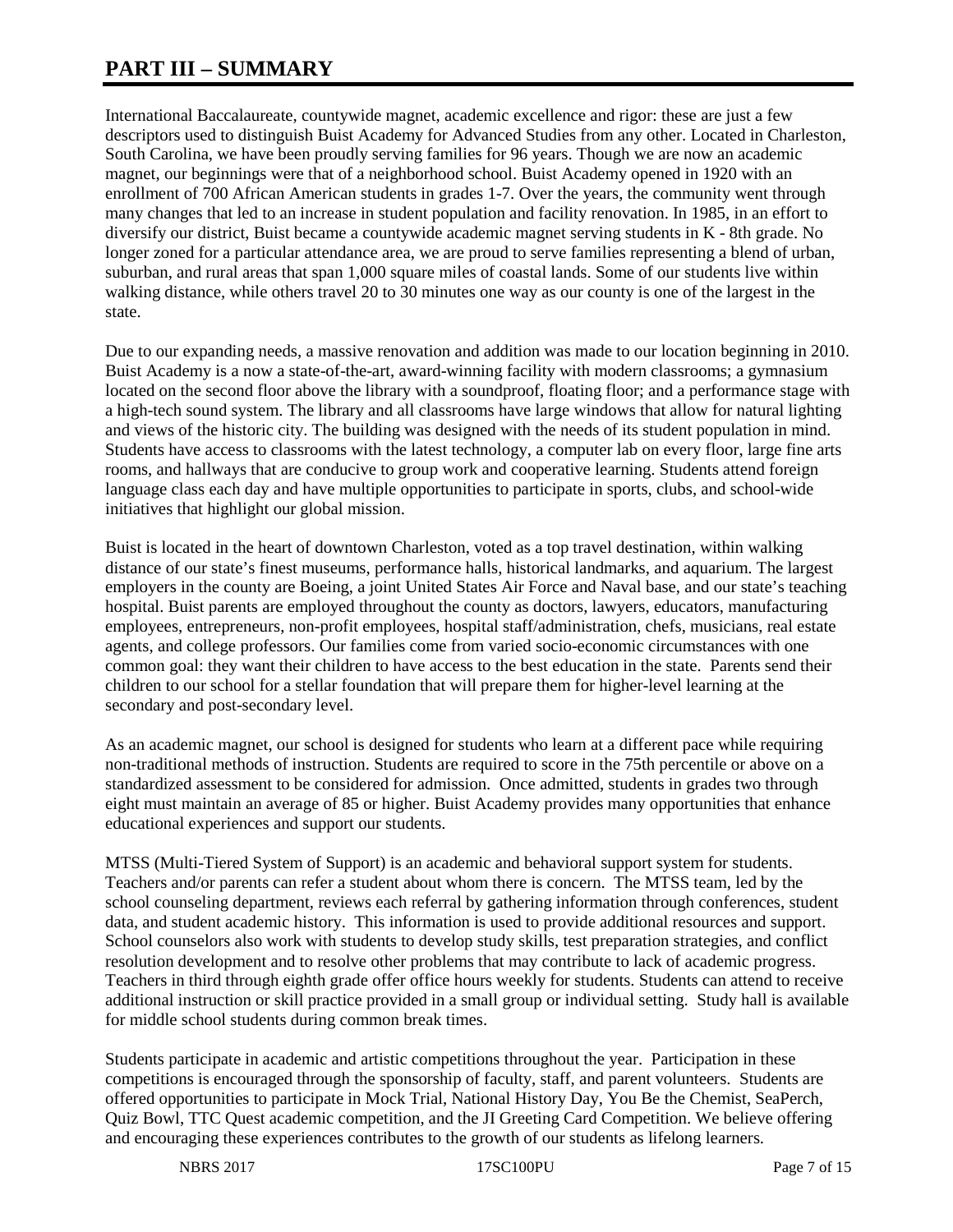Buist Academy believes that parent communication and involvement is crucial to student success. Teachers maintain ongoing communication with parents through newsletters and weekly folders with student work sent home for review in our Primary Years Programme (PYP). Middle Years Programme (MYP) parents have access to student grades and attendance through a web-based program. Academic conferences are held regularly to update families on student progress and to address specific areas of concern. Families are invited to the classroom for special days and projects and encouraged to participate in the learning process with their student. These strategies have contributed to Buist Academy being ranked the number one elementary and middle school in the state of South Carolina.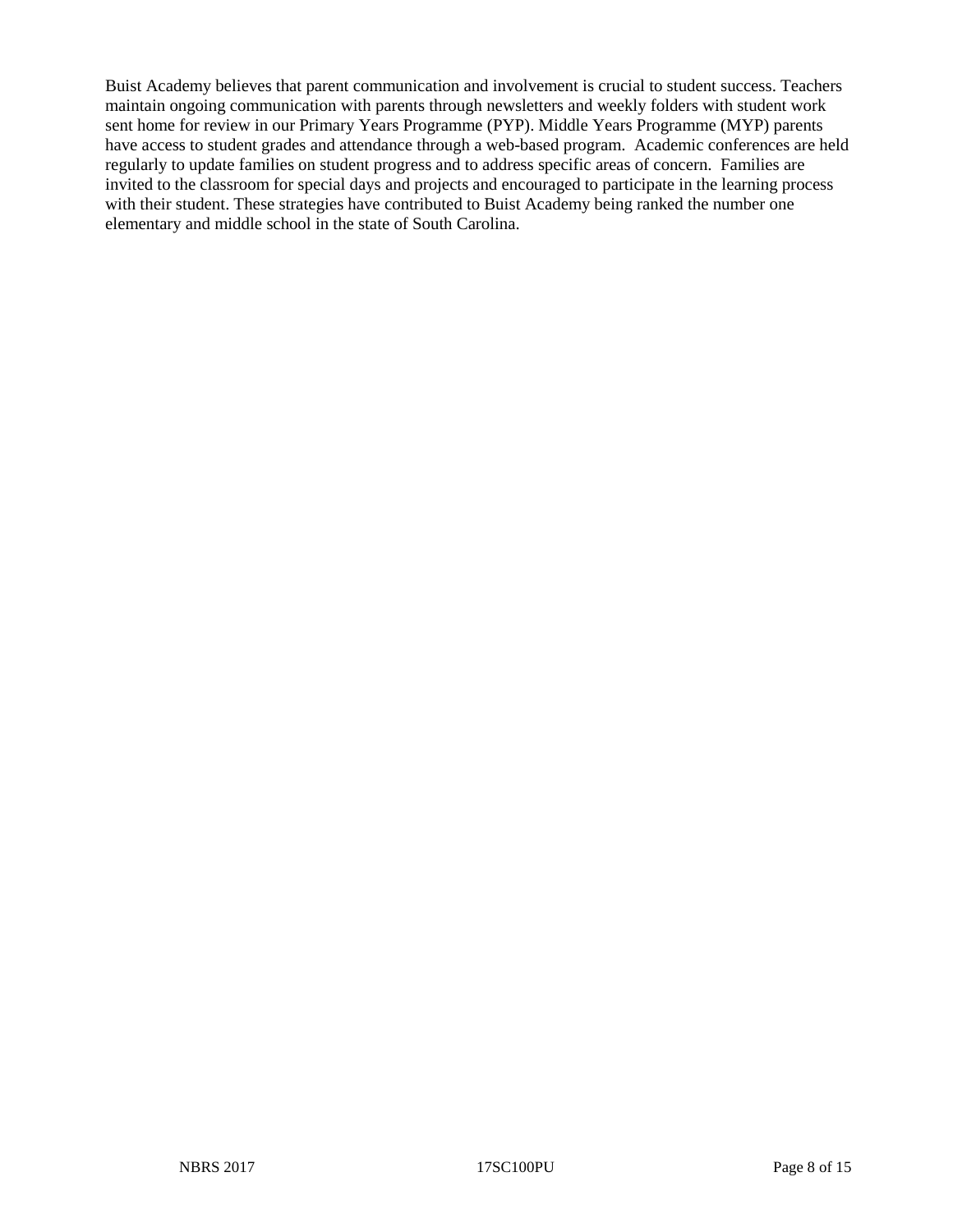# **1. Core Curriculum:**

The curriculum at Buist is designed to meet the needs of advanced learners. Each student comes to us with his or her own learning style and academic strengths. Every curriculum decision is made to foster the growth and development of each child. Our school uses the South Carolina College and Career Readiness Standards in all subject areas. The International Baccalaureate (IB) program guides the learning through focused units of study. Standards are used as a foundation for designing these conceptual units of inquiry which help the student construct understanding on a deeper level.

The IB coordinator meets weekly with teachers to guide the implementation of units of inquiry. Unit planners are working documents that continue to develop over time and are laterally designed to build on key concepts and ideas. The Primary Years Programme (PYP) has six units of inquiry that incorporate all subjects: Who We Are, Where We Are in Time and Place, How We Express Ourselves, How the World Works, How We Organize Ourselves, and Sharing the Planet. The Middle Years Programme (MYP) designs subject units based on a statement of inquiry that is connected to one of six global contexts. These are Identities and Relationships, Orientations in Space and Time, Scientific and Technical Innovation, Fairness and Development, and Globalization and Sustainability. The teacher guides student inquiry through the use of factual, conceptual, and debatable questions.

In reading/english language arts, Buist Academy implements a literacy model that balances the instruction of reading and writing in a variety of genres in all content areas. PYP incorporates Literacy by Design to teach foundational skills. This program is supplemented with leveled books, novels, and informational texts. Many of our students enter kindergarten reading independently, so teachers incorporate writing and comprehension strategies requiring evidence through text very early. Teachers use modifications of Words Their Way, Wilson Spelling, and Scholastic Roots and Affixes to differentiate spelling instruction. MYP uses Reading Like A Historian, the DBQ Writing Project, and advanced novel studies to prepare our students for Advanced Placement and Honors instruction in high school.

Our mathematics curriculum is designed to provide rigor and acceleration. PYP math instruction uses My Math and Everyday Math which is supplemented with Project M3 and M2 , Ongoing Assessment Project (OGAP) materials, and web based programs Reflex Math, IXL Math, and ALEKS. The MYP program uses Desmos, Glencoe and McGraw-Hill Math Accelerated materials, and the Pearson Algebra I text. Students in the eighth grade take an Algebra I course necessary for high school graduation.

In science, students are guided through the inquiry process while engaging in content rich units of study. Our PYP uses district level FOSS kits supplemented with Macmillan/McGraw-Hill textbooks, information texts, Discovery Streaming, and IB unit materials created by classroom teachers to develop self-discovery, critical thinking, investigation, and process skills. MYP uses FOSS kits and Science Education for Public Education Program (SEPUP) supplemented with a Glencoe textbook and extensive internet resources. Both Programmes incorporate hands-on experiments; MYP uses guest speakers, field experts, and community resources to make real-world connections to learning.

Buist Academy makes connecting student learning to the global perspective a priority. Teachers use realworld contexts so that students can transfer knowledge outside of the classroom. This is the foundation of our social studies and humanities curriculum. PYP uses Scott Foresman and McGraw-Hill social studies and history textbooks, Scholastic Readers, Times for Kids, and Discovery Streaming as resources. Teachercreated IB units of inquiry are used to develop meaning and provide opportunities for exploring the world around us. In MYP, Glendon McGraw-Hill text, Reading Like A Historian, Centropa, and teacher made materials are used to provide scope and sequence to units of inquiry. Units are research and project based and allow students to investigate the world from the local, national, and global perspective.

NBRS 2017 **17SC100PU** Page 9 of 15 As an academic magnet, Buist Academy is designed for students who learn at a different pace while requiring non-traditional methods of instruction. Due to the academic rigor of our curriculum, we provide additional supports for students who need assistance. The Multi-Tiered System of Support (MTSS) team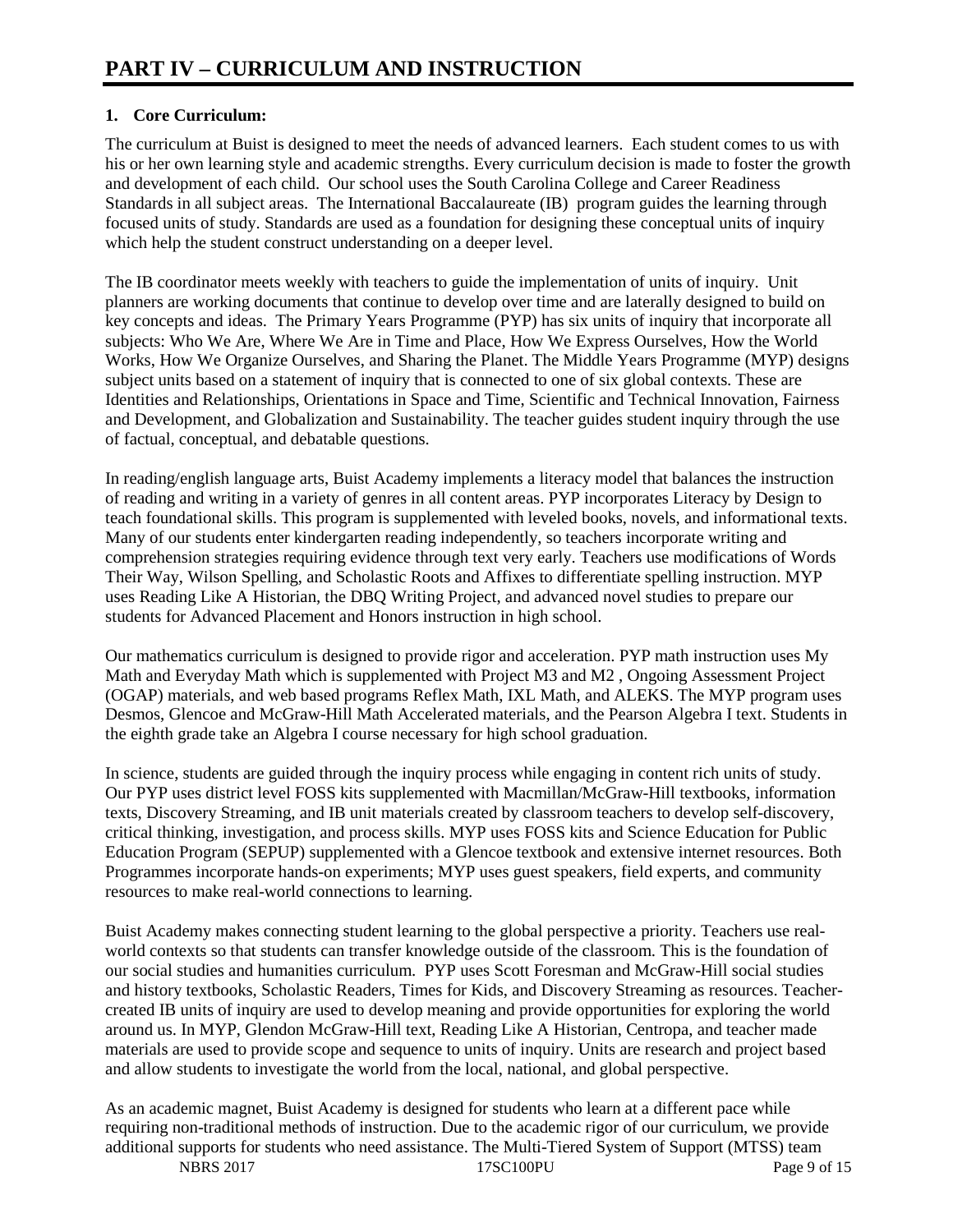meets monthly to review and evaluate student progress and address referrals for students who may need academic support. Teachers and parents can make a referral, which are addressed by gathering student information through conferences, student data, and academic history to determine necessary interventions. ESOL, speech, and special education services are offered for students who qualify.

# **2. Other Curriculum Areas:**

Buist Academy offers many programs beyond the academic classroom to enhance the growth and development of each student. Our foreign language program provides global perspective and experiences to every student that attends our school. Our goal is for students to develop language proficiency and cultural understanding in their home language and in a second language in order to be successful and productive citizens. We immerse students in an environment that fosters and develops multiliteracy and multiculturalism in real-world situations. Kindergarten and new students are divided equally into French and Spanish classes when they are enrolled. Kindergarten students go to classes two times weekly while students in first through eighth grades attend daily. Teachers use immersion to teach students, speaking English only at specific times during instruction for primary students. Fourth through eighth grade classes are conducted entirely in the language of study. Classroom activities include monthly food samplings, music and movement, and language-based movies already familiar to the students in their home language. Projects include cookbooks and menus in the target language, children's books written and illustrated by students, and video creation to present grammar points and inflection. Eighth grade students receive high school credit for successful completion of their language studies.

Our fine arts program provides many opportunities for students to become involved in the creative process. In order to continue providing our students global viewpoints, art instruction at our school takes on a worldly perspective. The environment encourages and promotes creative thinking, problem-solving, and risk-taking. Before projects begin, instruction focuses on artists and works of art from around the world. Student work is collected through portfolios during the year so that students can reflect on their work to examine strengths and weaknesses. Student work is represented in a school-wide Art Walk each year. Pieces are displayed in a professional gallery-style format displaying framed work from each student. Students participate in many community events that reflect their artistic ability and have many opportunities throughout the year to participate in competitions. In music, students create rhythms and melodies through improvisation. Creative movement is used with students in kindergarten through second grade to express themselves through music. Students learn to read music and perform original pieces they compose using a variety of instruments. Our chorus has 35 members that perform for school- wide events and community programs. The spring musical showcases both musical and artistic talent. The program is a two-night event whose audience includes families, community members, faculty, and staff. Student roles include scripted parts, props design and creation, and stage management. These opportunities provide students an outlet to demonstrate their creative interpretations of the learning they experience each day.

The physical education program at Buist Academy is designed to help students become skillful movers who are physically fit. It recognizes the need for exercise and the importance of attaining and maintaining optimum health and fitness for living. We provide opportunities for children to develop their potential for physical movement in all kinds of ways, not just within the rules of games. By challenging children to think, to operate creatively within their own abilities, to solve problems, to share thoughtfully, and to show consideration for others, our program provides a meaningful experience to the total education of the student.

In order to prepare our students for the 21st century global workforce, we provide meaningful and purposeful experiences using technology. Classrooms have one to one iPad technology for every student and teacher. Our school has three computer labs located on each floor for multi-class accessibility. One lab is designated for computer classes while the other labs are available for teachers to use for whole-class instruction and project-based learning. Students in kindergarten through sixth grade go to computer class weekly and participate in lessons on topics such as keyboarding, digital responsibility, and internet safety. Seventh- and eighth-grade students take one semester of Google Basics and one semester of Digital Literacy. Students learn about document and spreadsheet creation, web design, and coding. Career planning through digital portfolios and website creation are culminating projects in the course. Students receive a high school credit after successfully completing these two semesters.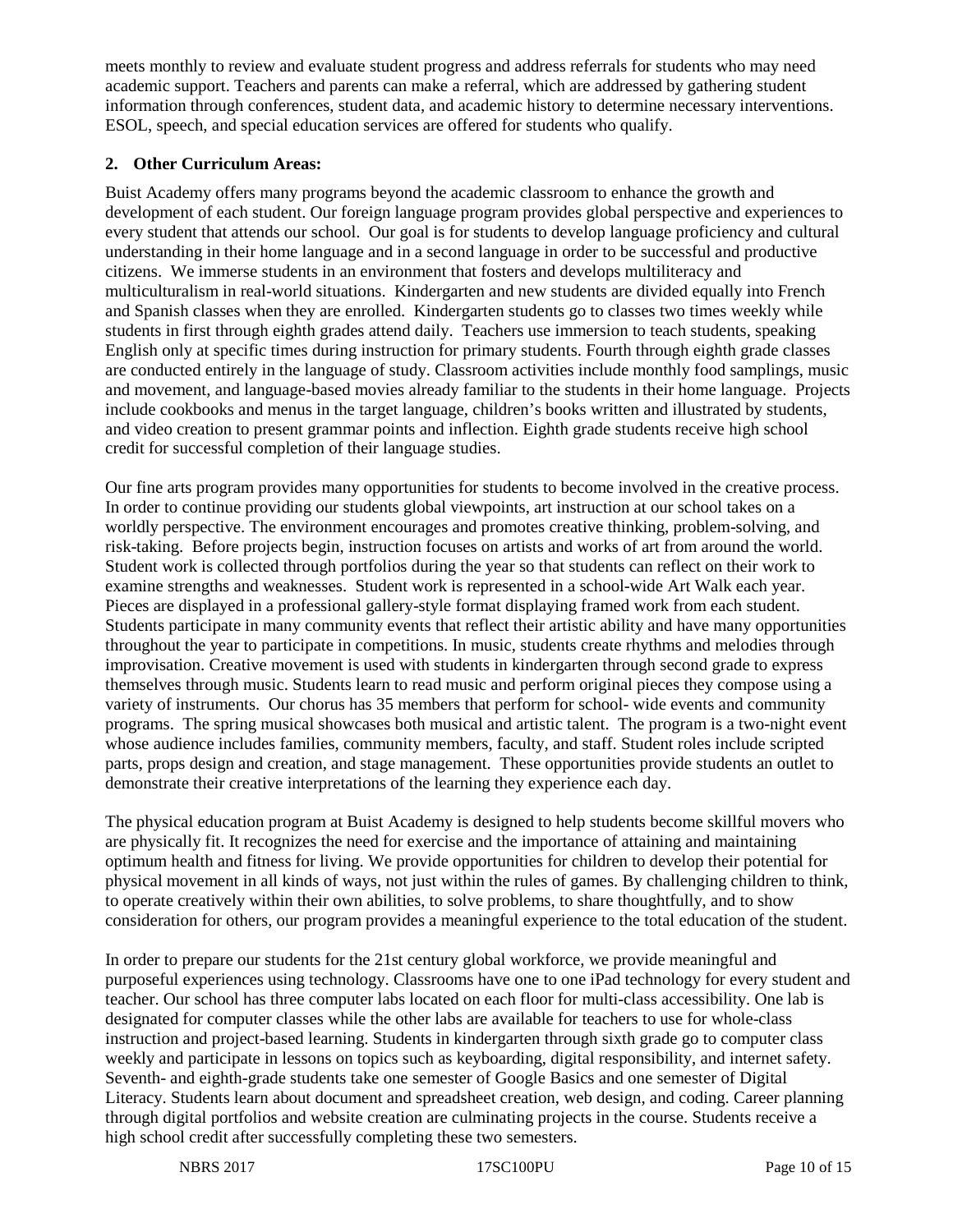#### **3. Instructional Methods, Interventions, and Assessments:**

The instructional methods at Buist are designed to best meet the needs of the South Carolina graduate using the South Carolina Career and College Readiness Standards (SCCCRS) as our foundation and the International Baccalaureate Programme (IB) as our framework. We provide instruction that includes all state standards while using the IB model to present and cultivate the information. The primary approach to teaching is inquiry. A teacher provokes curiosity and provides opportunities for hands-on exploration that leads to independent research. The approaches to learning provide students with a set of skills that they work to develop over time and across subject areas. A teacher-created provocation engages student in each unit. Teachers often engage students by guiding student learning as a facilitator rather than instructor. Projectbased and research-based learning are two methods used in classrooms frequently. Reflection and research are not only an integral part of our classroom instruction; these concepts drive our search for the best methods of instruction to serve our student population.

Three-fourths of our student population in grades three through eight have been identified as academically gifted and talented. These students begin pull-out instruction with a certified gifted and talented teacher in the third grade. Our school has at least one gifted and talented endorsed teacher per grade level in fourth through eighth grade. Our school works with Duke TIP to provide students with additional supports and opportunities to be challenged. This program coordinates the Preliminary Scholastic Aptitude Test (PSAT) testing and workshops for test preparation. The PSAT is administered each year to our eighth-grade students to provide information for secondary placement and college and career readiness. In order to meet the unique academic needs of our students, teachers incorporate Project M2 and M3 into their math instruction. In reading, teachers provide classroom reading material based on Lexile scores. It is not uncommon for students to read one or more grade levels above their current grade level. Reading is cross-curricular, and units of study include multiple print sources to gather information. Reflection and research is an integral part of our classroom instruction. These concepts also drive our search to provide current research-based methods of instruction to serve every student

In order to prepare our students for the 21st century global workforce, we provide meaningful and purposeful experiences using technology. Classrooms have one to one iPad technology for every student and teacher. This technology has successfully helped teachers provide innovative teaching practices, differentiated instruction, and varying assessment practices.

Quantitative data is collected systematically in a variety of ways throughout each school year. This data is norm referenced, formative, summative, standardized, and teacher created. Data is shared and reviewed to steer classroom instruction, assist with individual student supports, and provide building blocks for professional development. State-mandated standardized testing data is used at the beginning of each school year to review instructional practices from the previous year, identify patterns in academic strengths or weaknesses, and identify student needs. Our teachers use Measure of Academic Progress (MAP) assessments data to differentiate instruction, establish small groups, and communicate student strengths and weaknesses to our families.

Qualitative data is collected and maintained for each student during each instructional year. Teachers maintain two learning portfolios for each student. The first is a working portfolio that contains student work for the current school year. This portfolio is organized chronologically and by IB unit of inquiry. Teachers provide feedback about artifacts as they are completed. Students are also given the opportunity to receive peer feedback and reflect on their work. The second portfolio is cumulative. Student work is added to this portfolio at the completion of a unit of inquiry. Two to three artifacts are added per unit and are selected by teacher and student. As students select a piece, they reflect on IB Learner Profile attributes exhibited during their study. At the end of each year, students review their portfolio and reflect on their overall progress in developing the attributes. This takes place during a student led conference organized by teachers but directed by students. Students invite family and friends to discuss their process of learning using their portfolio as a guide. Students and guests collaborate to write new academic and social/emotional goals. Portfolios are assessed by progress, not outcomes, during this collaboration.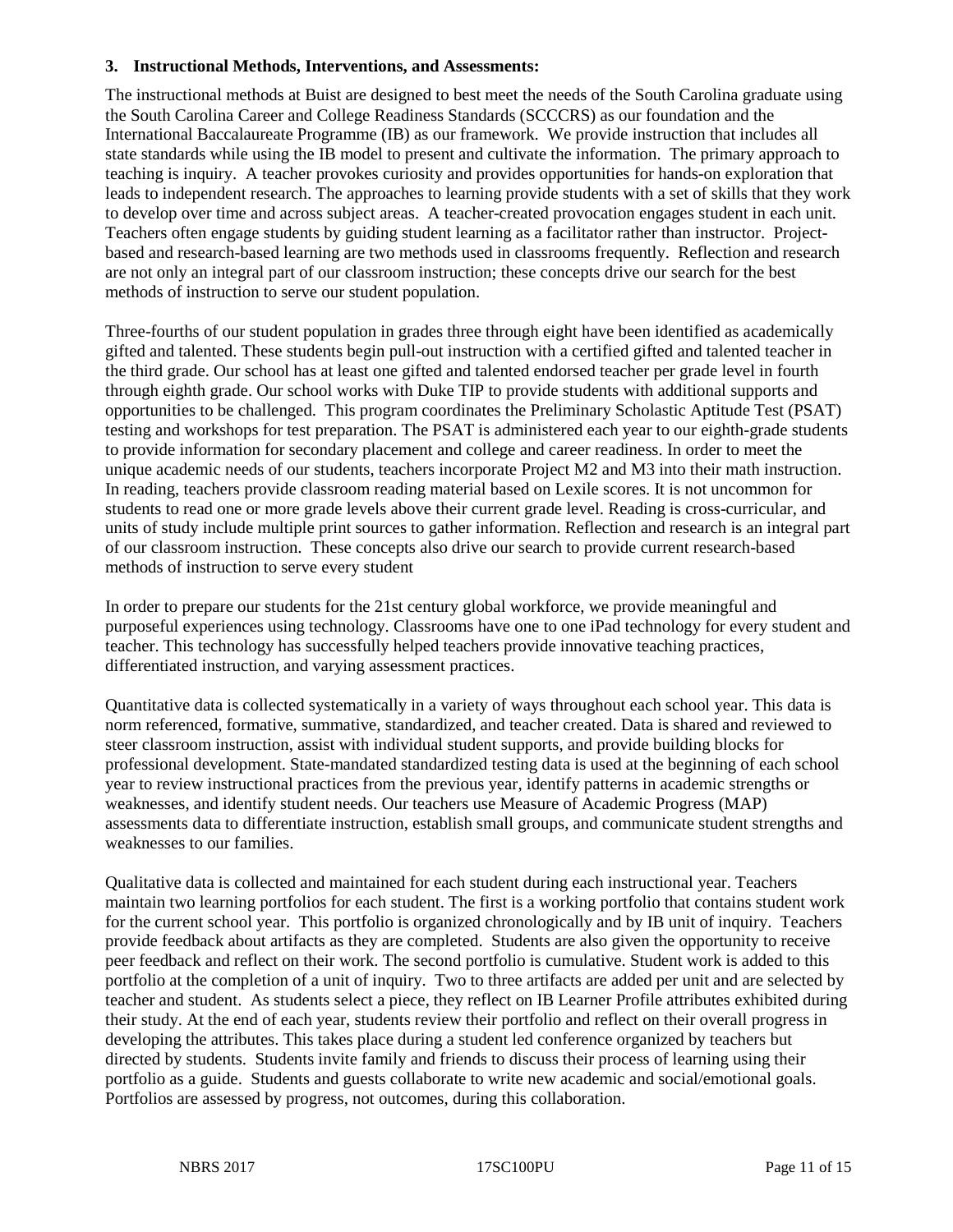# **1. School Climate/Culture:**

Buist Academy creates personalized pathways for learning to develop student academic, social, and emotional growth and talents. Students are encouraged to explore their own interests and talents within the written and taught curriculum. Students are asked to reflect on knowledge acquired, skills developed, and attributes demonstrated during a task or the unit of inquiry.

Our House system enhances instruction and student learning. Students are sorted into seven houses when they enter our school. Each house, named for a famous international castle, meets throughout the year. Activities are planned to create community among the members and awareness of their chosen service project for the year. Through this house system, students participate in philanthropy by educating themselves about service organizations of interest to its members. Each house chooses a focus and determines how to actively participate to promote change.

The culture of Buist Academy is one of positive, caring professionals who work towards a shared vision and mission to ensure the academic growth, success, and safety of all students. It is a respectful environment of purpose and collegiality where leadership is valued and encouraged. The principal has made it a priority to build a healthy culture based on a positive professional learning environment that allows the entire school community to thrive.

The creation of a positive productive culture began by implementing a faculty senate/leadership team that represents various grade levels and departments throughout the school. The group provides input on school-wide initiatives and instructional programs and represents a structured voice for teachers. These members also lead PLC meetings, data reviews, and a variety of professional development opportunities throughout the school. The principal creates a weekly report for the faculty and staff that includes upcoming news, information, good news, and positive quotes, videos or stories to inspire teachers. The staff has a Shout Out board to recognize outstanding acts of kindness. The principal collects the comments monthly for prize drawings. Coffee and Conversation is held quarterly for parents to discuss programs, answer questions, and address concerns. Communication is a key component in building a positive school culture that meets the needs of the entire school and local community. We are proud to say our school culture is always evolving.

## **2. Engaging Families and Community:**

Our families come from all walks of life, so we use this diversity to work together to ensure our students have a challenging environment that emphasizes academic excellence and promotes respect for individual differences. The parent association at Buist Academy is a volunteer-driven non-profit 501(c)(3) charitable organization created to serve and support the children, educators, and families within our school. Specifically, it supports the development of our students into responsible and effective citizens of a global society by assisting with funding of our International Baccalaureate programs and providing educational and curriculum enhancement materials directly to the classrooms. The Buist Academy Foundation publishes a weekly newsletter to keep families updated on school news, events, and fundraisers. This group hosts the Fall Festival, Special Persons Day, and Teacher Appreciation Week and helps fund Foreign Language Week, Eighth-Grade Graduation, the house system, and Field Day. In order to best organize and facilitate these events, coordinators enlist room parents to work with each classroom and involve parents, grandparents, and other interested supporters with opportunities to volunteer.

We invite government leaders, including our city's mayor, members of our state legislature, and county and city government officials, to speak and read with our students. In 2015, our school administration made a goal to further improve community relationships and enhance the community's awareness of our magnet program. Our School Improvement Council was tasked with providing information about our application process throughout the community in an effort to diversify our applicant pool. The school reached out to community leaders to discuss ways to increase our school's presence in diverse communities. This is an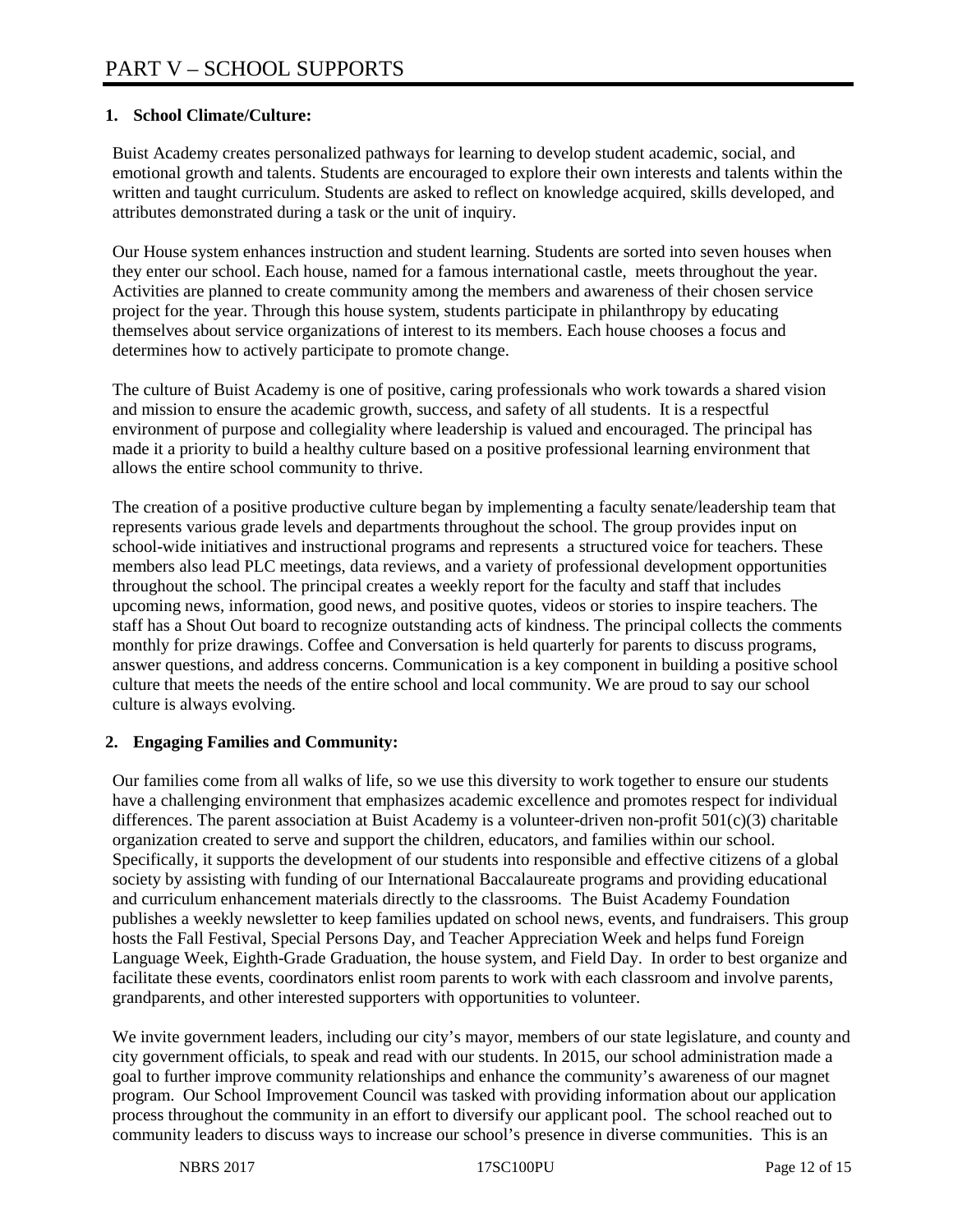on-going effort to increase awareness about our countywide magnet program. The community uses our school for a variety of programs, including a health fair, crisis support centers, and vacation Bible school.

Teachers frequently ask community volunteers and leaders to be a part of the classroom. Our school counseling program invited city emergency and medical professionals, Department of Natural Resources, and local law enforcement to the school for Career Vehicle Day so our students could better learn about importance of these professions within our community. Second-grade students read the book Chicken Sunday to learn about pride in heritage in addition to cultural differences. Students then create a familystyle dinner to celebrate our community and dine together as one family. Community members are invited to participate in this lesson of tolerance, love, and acceptance.

## **3. Professional Development:**

As an IB World School, understanding the needs and learning styles of each student is necessary to develop all students as globally minded learners. Using our district's classroom observation tool, Buist Academy has chosen to work on student engagement as our professional development focus. We made the decision to prioritize differentiated instruction and personalized learning in planning and instruction. Teachers have participated in a variety of professional development opportunities to broaden their skill in these areas. These opportunities included a seminar led by Dr. Carol Ann Tomlinson, teacher-led workshops, participation in a district-led digital learning cohort, visits to other classrooms in the district, and collaboration with educational consultants. Teachers obtained knowledge on tiered instruction, the four elements of differentiation, and how classroom environment and assessments are key to the process. Teachers used this knowledge to evaluate their instruction and its reception so that development of lesson plans and units of study is an ongoing process. Teachers continue to search for innovative ways to assess student growth, learning more about non-traditional classroom arrangements as we move forward with this initiative. We are confident that the plan of action to attain these goals will produce results in the quality of our programming.

The entire school is a professional learning community that strives to collaborate frequently through a variety of smaller learning communities within the school. These smaller communities are defined as academic departments, grade-level teams, book study groups, committees and house advisors. Teachers meet once a week with the IB Coordinator to plan units, review standards, and reflect on teaching and learning. These meetings primarily consist of same grade-level or subject-area teachers. Fine arts teachers often join core content teachers to create innovative lessons that infuse fine arts to meet the needs of a wide range of learning modalities. The master schedule provides time for teachers to have common planning within their grade levels. Working Wednesdays was established after school to allow collaboration with different departments that do not have common planning during the day. This time allows for vertical articulation and transdisciplinary and interdisciplinary planning. Built-in early release days provide professional growth opportunities through workshops developed based on teacher feedback, observation, and student achievement data. Select groups of teachers also participate in book studies that focus on instructional practices. Books have included Guided Math and The Formative Assessment Action Plan. Professional learning communities are continuously working throughout the school to maintain an environment of lifelong learners and purpose driven teaching.

## **4. School Leadership:**

Instructional leadership is a shared responsibility among our faculty to ensure that our school mission and vision is being fulfilled within the learning community. Buist Academy's organizational goal is to prepare every child with the critical skills and knowledge necessary to succeed in college and the 21st century global workforce. Our administration supports this by fostering a professional and family-friendly learning community centered on student academic achievement, growth, authentic field experiences, and service learning. The principal and assistant principal strive to sustain an environment in which all individuals are respected and encouraged to reach their full potential. They support the development of a community of lifelong learners who care about their local and global communities. Our principal's vision for the school is shared and supported by all stakeholders through professional development and professional learning communities. The principal also actively participates in professional growth opportunities and shares her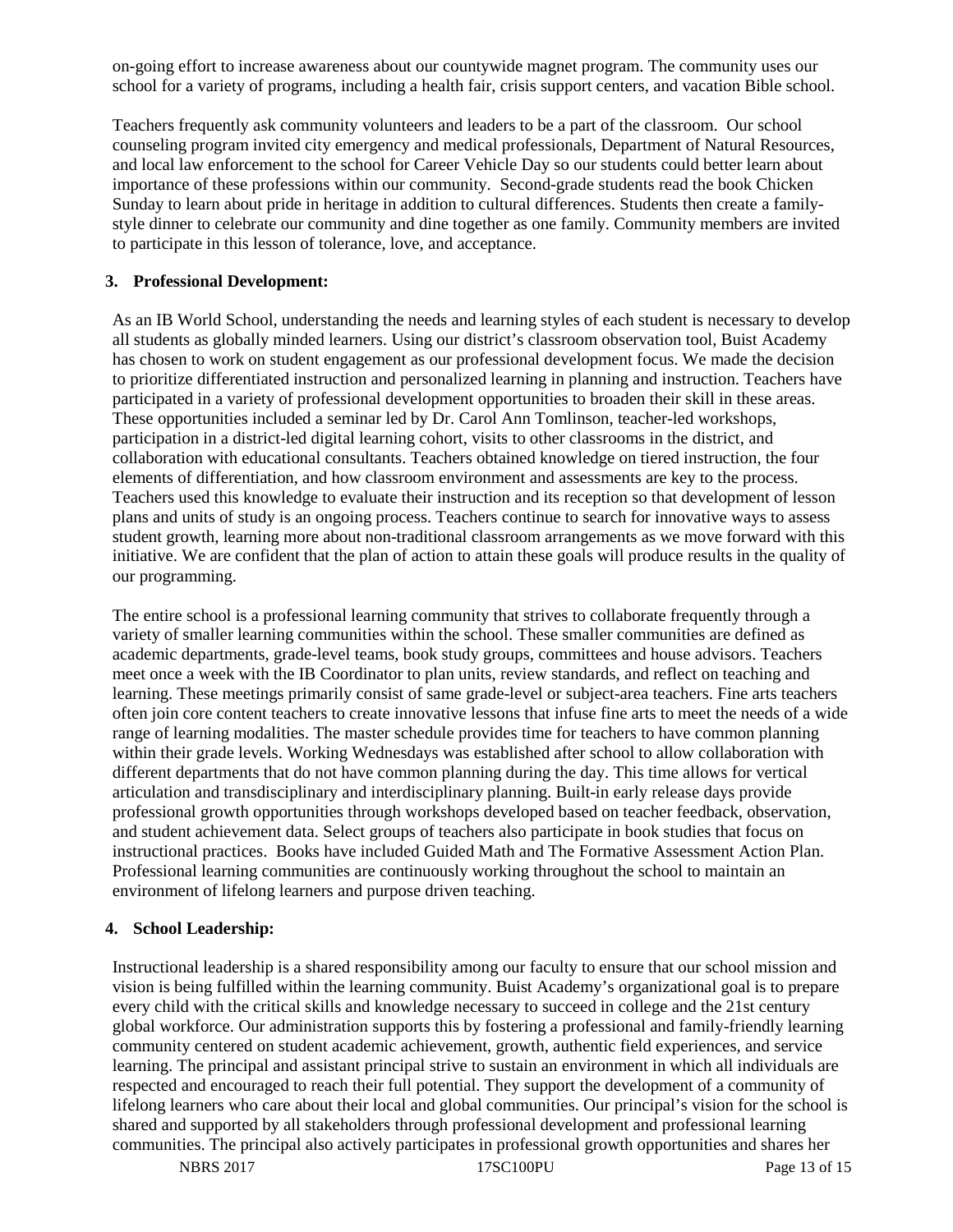endeavors and goals with the school community. She is a firm believer in leading by example and continually instilling the concept of lifelong learning. The principal's vision for a professional learning community that supports student achievement guides the daily instructional practices. School administrators also have quarterly reviews with classroom teachers to monitor progress and provide support.

The school has an International Baccalaureate (IB) Coordinator who meets with teachers weekly to review IB unit planners, reflect on teaching and student learning, and guide best practices. She provides category one IB training to all newly hired teachers, ensures that faculty receive IB professional development on a rotating schedule, and provides opportunities to attend national, international, and in-state conferences.

The school has a teacher leadership team that assists in instructional decision making. This team also guides the professional development of other teachers by coordinating and leading workshops. Teachers are encouraged to lead professional development workshops in their areas of curricular expertise. The principal meets with the teacher leadership team monthly and the IB coordinator weekly to review and guide the direction of the program and instructional practices in the classroom. Creating a culture of lifelong learners takes the support of our entire community as instructional leaders.

The parents elected to the School Improvement Council (SIC) have also taken leadership roles to assist our administration and educators. The Buist Academy SIC works with stakeholders to develop goals and strategies to improve their service to our learning environment. The council created a "Parent Database" to identify parent skills, talents, and knowledge and match them with volunteer opportunities in classroom programs and projects.